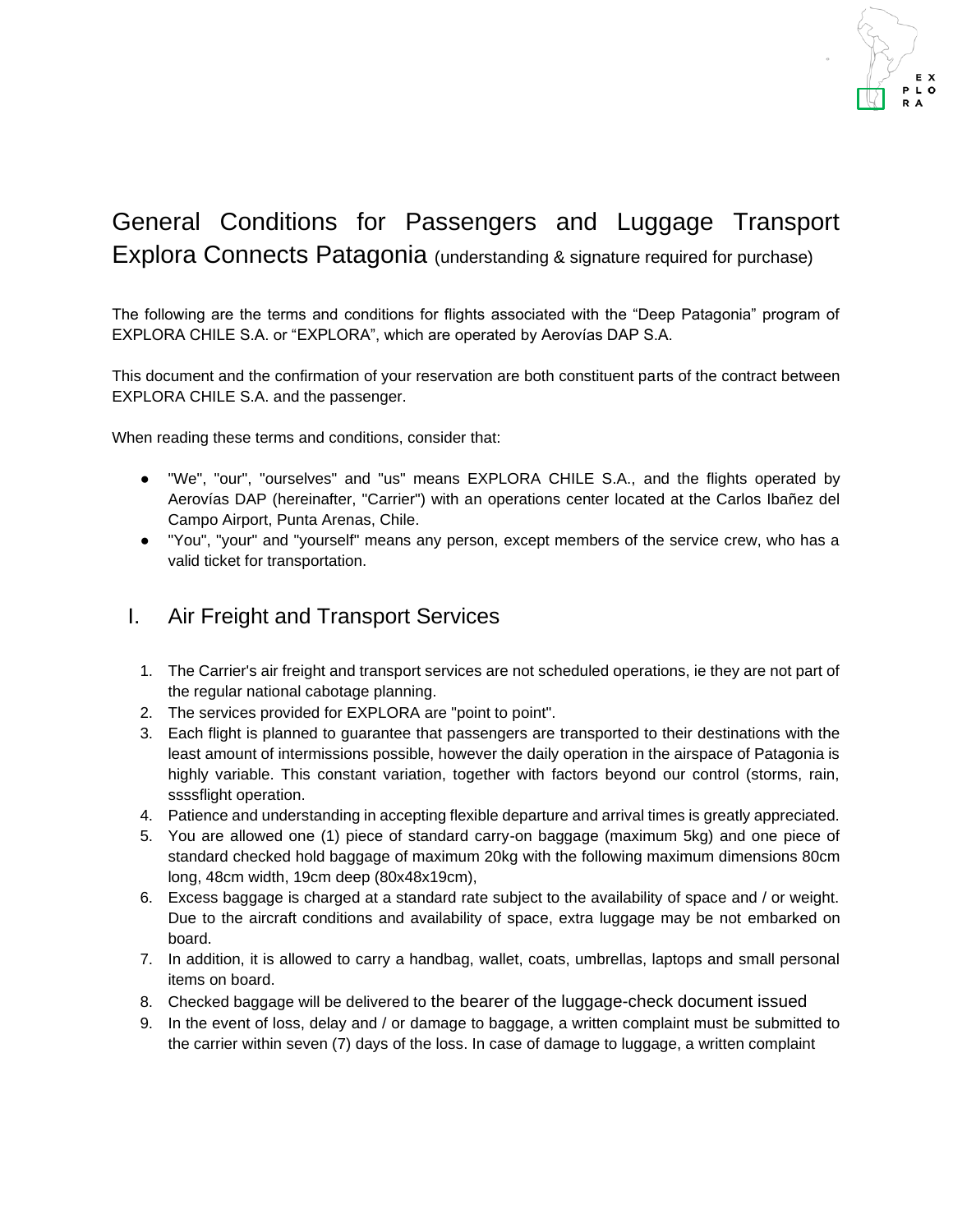- 
- 10. must be made to the carrier immediately after discovering the damage and, at the latest, before leaving the air terminal building or to the crew in case the service is carried out to runways.
- 11. landing without terminal buildings in Patagonia. Consult the corresponding transport conditions. Legal limitations of liability shall be applicable as stated in Paragraph IV.
- 12. If you have fragile, valuable and / or perishable items included in your luggage, we recommend additional insurance from your insurance company.
- 13. Although we promise to do everything possible to transport you and your luggage with reasonable shipping times that are specified in the reservation process, they are not guaranteed and are not part of this contract. The carrier may, without prior notice, substitute crews or aircraft and may alter or omit the stopping places shown on the ticket if necessary. Hours are subject to change without prior notice.
- 14. The Carrier and explora are not responsible for delays in arrivals.
- 15. The Carrier and explora, will not be responsible for any additional costs incurred if it cannot land on the reserved runway due to detours, weather, unusable runways, covered with snow, ice or flooded, strong winds or any other situation beyond its control

### . II. Scheduled Air Services

- 1. The check-in counter in Punta Arenas opens 2 hours before departure and closes 45 minutes before departure.
- 2. Subsequent connections, if any, must be made at least two hours in advance.
- 3. The Carrier and explora are not responsible for delays in arrival.
- 4. The Carrier and explora will not be liable for any additional costs incurred if the aircraft can not land on the track reserved due to detours, weather, tracks unusable landing, covered with snow, ice or waterlogged, strong winds or any other situation beyond their control
- 5. Passengers are allowed to One (1) piece of standard carry-on baggage (maximum 5kg) and one piece of standard checked hold baggage of maximum 20kg with the following maximum dimensions 80cm long, 48cm width, 19cm deep (80x48x19cm),. Due to the aircraft conditions and availability of space, extra luggage may be not embarked on board.
- 6. Excess baggage is charged at a standard rate subject to the availability of space and / or weight.
- 7. Confirmed reservations are subject to automatic release if full names of passengers are not received at the time of confirmation.
- 8. We reserve the right to include technical stops *en route* due to the operating conditions at the time, which is in the interest of safety and at the sole discretion of the Captain of the aircraft, who are Patagonia flying experts;
- 9. Smoking is not allowed on any flight;
- 10. The Carrier operates as a point-to-point airline and will not be responsible in the event that incoming or connecting flights are missed or delayed and passengers miss subsequent flights. Neither explora is to held responsible.
- 11. We are not responsible for any delays due to weather, weather or technical delays for flight, crew and passenger safety, we will resolve the situation to the best of our ability;
- 12. In case of bad weather (runways with low clouds, strong winds, icy, flooded or any other situation), the Carrier reserves the right, in the interests of safety, to cancel the flight or divert it to the appropriate landing strip and nearest service; This could mean a road transfer for travelers to get to / from their final destination. Once a decision is made, the Carrier will make the necessary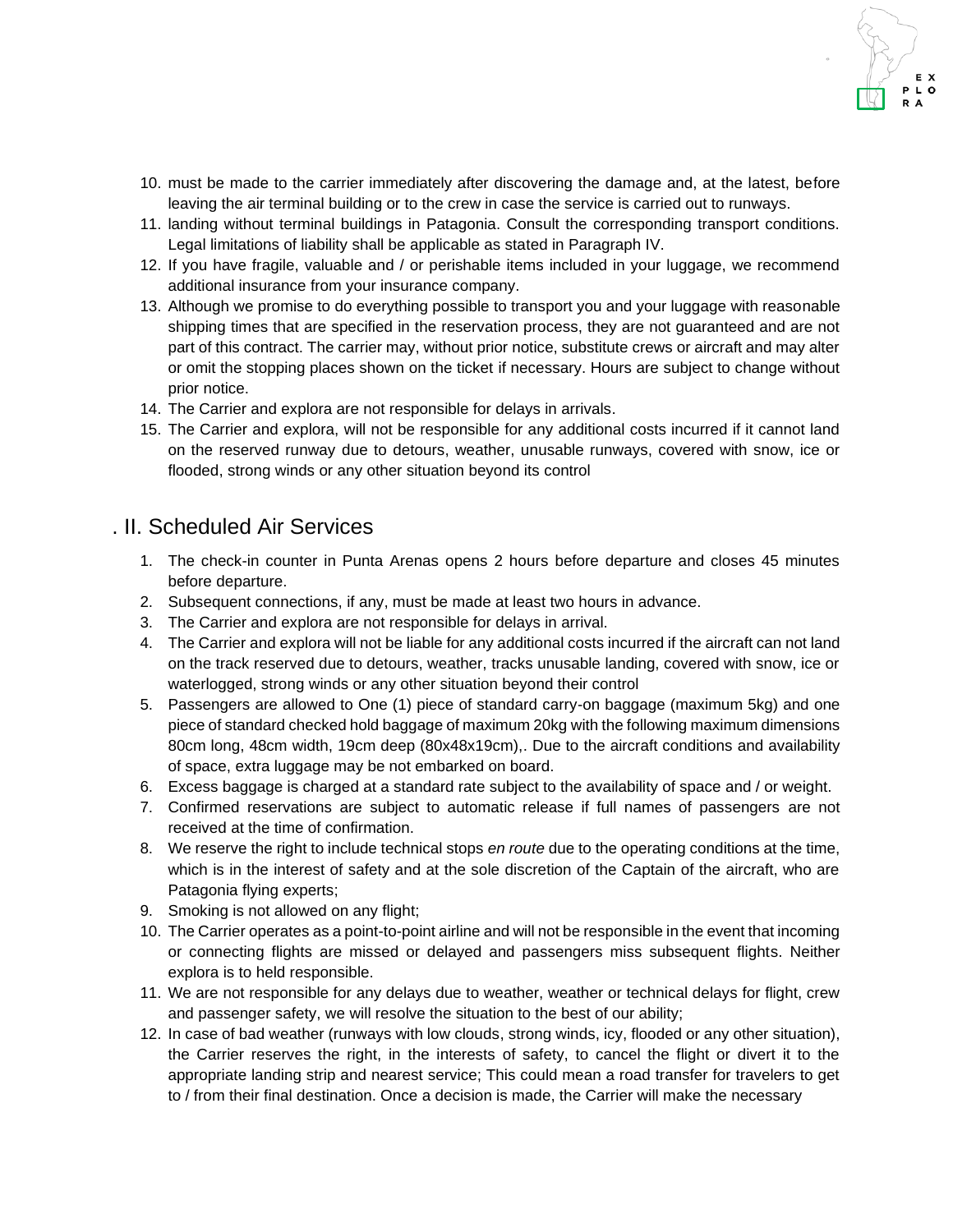- 13. arrangements. This detour will only be made in the interest of safety and when the weather and / or runway conditions are not suitable for landing at your original destination.
- 14. Minimum of 2 people per reservation.
- 15. Pregnant women can travel until the 27th week of their pregnancy even if they have a medical certificate confirming the stage of their pregnancy and that they are fit to fly. Please note that we do not have trained personnel to assist with delivery and we can also fly in airplanes without pressure, at lower levels and land on runways with different ground conditions than normal. All of these factors can induce labor.

### III. Dangerous Items

- 1. For safety reasons, dangerous items such as those listed below should not be transported in passenger luggage:
	- a. Compressed gases (deeply refrigerated, flammable, non-flammable, and poisonous) such as butane, oxygen, liquid nitrogen.
	- b. Firearms and explosives, pistols, automatic weapons, bullets, ammunition, including blank cartridges, pistol caps, fireworks, flares, smoke charges.
	- c. Flammable liquids and solids such as fuel for lighters, matches, paints, solvents, lighters.
	- d. Radioactive materials.
	- e. Briefcases and briefcases with installed alarms.
	- f. Oxidizing materials such as bleaching powders, peroxides.
	- g. Poisons and infectious substances such as insecticides, herbicides, and live virus materials.
	- h. Other dangerous items such as magnetized materials, defense materials, or irritants.
	- i. The use of telephones on board is not allowed.
- 2. Dangerous items may seem harmless enough when stored in warehouses or pantries, but spilled, mixed, or exposed to heat can become extremely dangerous. Examples of these items are chlorine, acid, drain cleaner, bleach, etc. For this reason, articles classified as dangerous goods must be transported in accordance with the Technical Instructions and current regulations of the IATA, DGAC and the civil aeronautical code.
- 3. Some dangerous goods can only be transported on an airplane if they are properly packed by a competent person or a certified packing company. These items are listed in the IATA Dangerous Goods Regulations and must be packed, marked and labeled in accordance with the DGAC Technical Instructions.
- 4. ITEMS PROHIBITED IN THE CABIN: The following list (aligned with IATA recommended practice) is provided as a guide to items that should not be allowed in the cabin, both on international and domestic flights. However, the items listed on this list, except firearms, may be carried in passengers' checked baggage. This does not include the obvious items considered harmful, i.e. knives, firearms, explosives, grenades, ammunition, axes, baseball bats and other similar sports, bows and arrows, box cutters - cardboard knife, metal mitts, corkscrew , crowbars, self-defense chemicals or gases, fire extinguishers, flare guns, golf clubs, hammers, hockey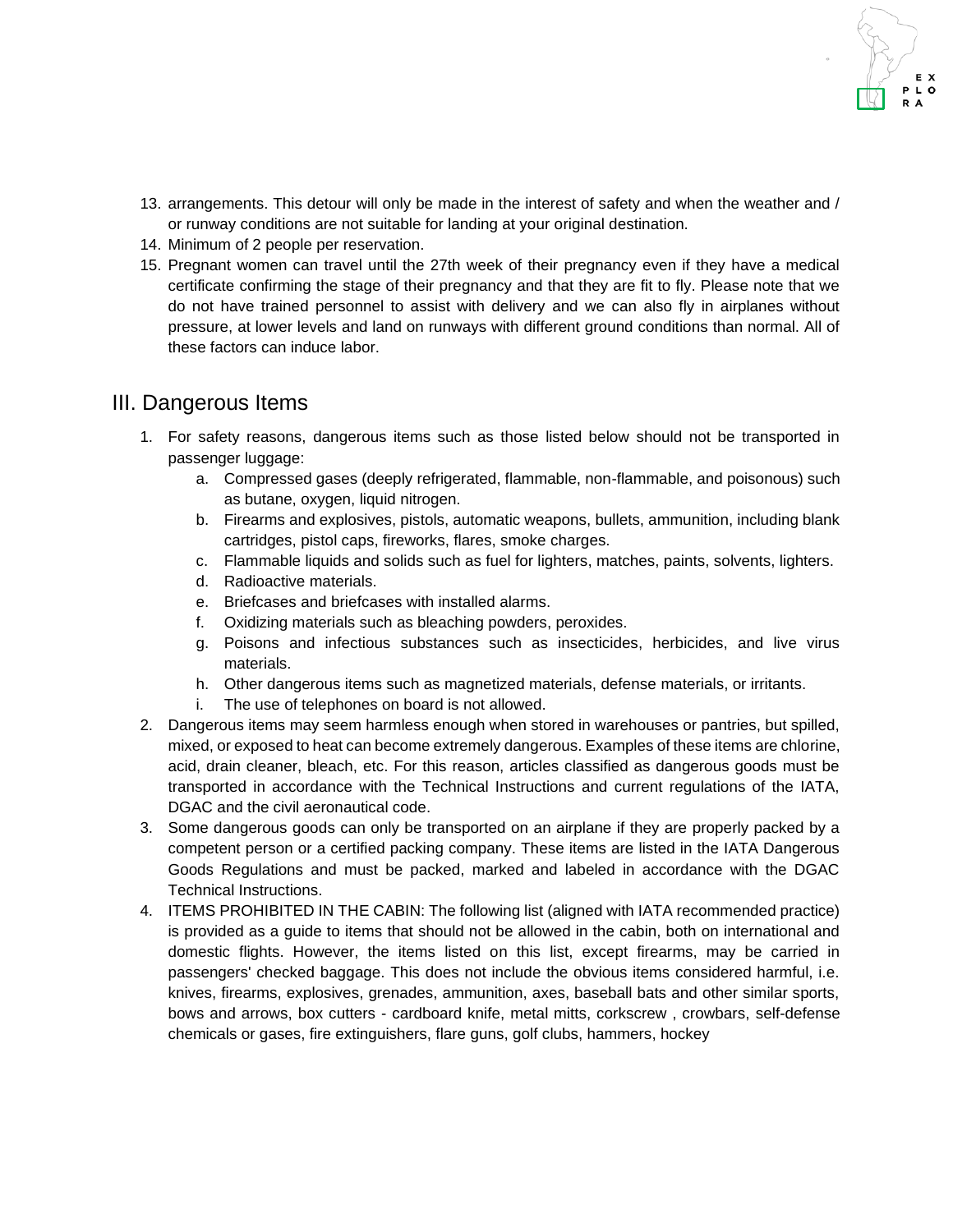sticks, hunting knives, ice axes / ice picks, large, heavy tools (wrenches, pliers, etc.), martial arts, metal scissors with lacerating tips, pepper spray, pool cues, portable electric drills, razor blades,religious knives, screwdrivers, ski or trekking poles, fishing rifles, stun guns / electric shock devices , swords of any kind, tear gas, throwing stars, toy guns, etc.

5. Dangerous goods must not be transported under any circumstances, whether as passengers or crew, checked or hand luggage.

## IV. Limitations of Liability for Loss of Luggage

- 1. Liability for loss, late arrival or damage to luggage is limited according to Chilean Law, unless the value is declared in advance and additional charges are paid. For domestic travel liability is limited under Chapter IX Title I of the Code. For most international travel (including domestic portions of international travel), the liability is approximately US \$ 9.07 per pound (US \$ 20 per kilogram) for checked baggage and US \$ 400 per passenger for unchecked baggage .
- 2. If the passenger's itinerary includes a final destination or a stopover in a country other than the country of departure, the Warsaw Convention may be applicable which in most cases limits the Carrier's liability for death or personal injury and with regarding loss or damage of luggage.
- 3. Checked baggage will be delivered to its bearer. In case of damage to luggage, a written complaint must be made to the carrier immediately after discovering the damage and, at the latest, before leaving the air terminal building or to the crew in case the service is carried out to runways. landing without terminal buildings in Patagonia. Consult the corresponding transport conditions.

## V. Contract Conditions

- 1. As used in this contract, "ticket" means the ticket or itinerary, the reservation confirmation voucher and the baggage ticket of which these terms and conditions are part.
- 2. "Carrier" refers to all air carriers that transport or undertake to transport the passenger or their luggage, by virtue of this, or perform any other service related to said air transport.
- 3. Aeronautic Code means the Chilean Aeronautic Code issued January 19<sup>th</sup>, 1990 and its provisions.
- 4. Warsaw Convention means the Convention for the Unification of Certain Rules Relating to International Carriage by Air signed in Warsaw on October 12, 1929 or said Convention as amended at The Hague on September 28, 1955, whichever is applicable.
- 5. The provisions contained in the ticket are:
	- a. Applicable rates.
	- b. The Carrier's conditions of carriage and related regulations that are part of this contract (and are available upon request at the carrier's offices),
	- c. The carrier's name may be abbreviated on the ticket, the full name and its abbreviation are established in the carrier rates, conditions of carriage, regulations or schedules; the carrier's address will be the departure airport indicated on the ticket.
- 6. An airline that issues a ticket for transportation through another airline does so only as its agent.
- 7. Any exclusion or limitation of liability of the carrier will apply and benefit the agents, officials and representatives of the carrier and any person or entity whose aircraft is used by the carrier for transportation and its agents, employees and representatives.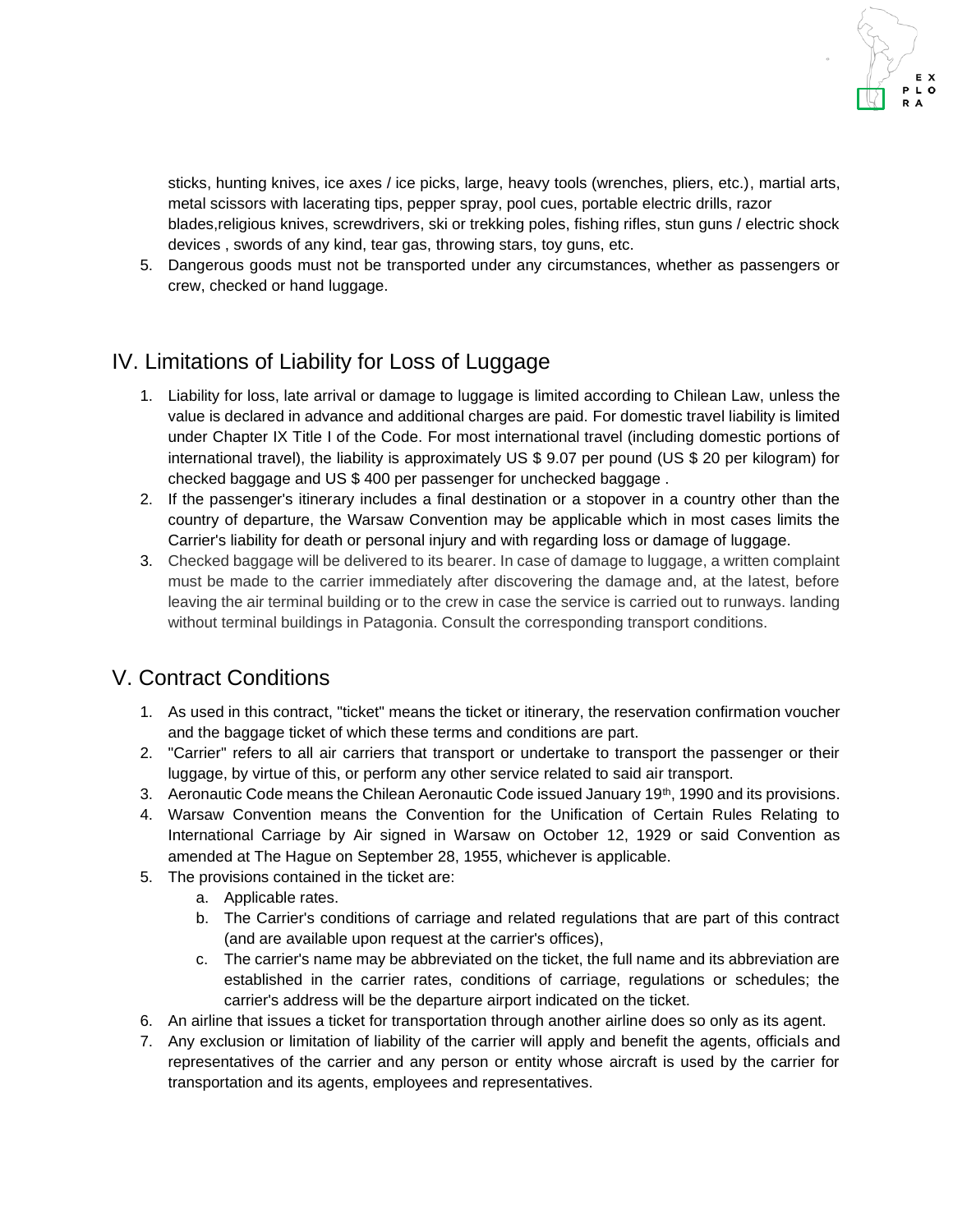

- 8. Checked baggage will be delivered to its bearer. In the event of damage to luggage, a written complaint must be made to the carrier immediately after discovering the damage and, at the latest, before leaving the air terminal building. In case of isolated tracks in Patagonia, a complaint should be made to the crew. Consult the corresponding transport conditions.
- 9. The ticket is valid for carriage for one year from the date of issue, unless otherwise stated in the carrier's rates, transportation conditions, or related regulations. The transportation fee is subject to change before the start of transportation. The carrier may refuse transportation if the corresponding fee has not been paid.
- 10. The carrier agrees to make every effort to transport the passenger and luggage in a reasonable manner. Times shown in schedules and elsewhere are not guaranteed and are not part of this contract. The carrier may, without prior notice, substitute crew or assign alternate aircraft and may omit or alter the stopping places shown on the ticket if necessary. Hours are subject to change without prior notice. The carrier does not assume any responsibility regarding connections with other airlines.
- 11. Passengers must comply with the travel requirements of current regulations, such as carrying identification documents, passport, health, entry, exit and other required documents. They must also arrive at the airport at the time set by the carrier or, if there is no set time, with enough anticipation to complete the entry or exit procedures.
- 12. No agent, worker or representative of the carrier has the authority to alter, modify or waive any provision. of this contract.
- 13. The carrier reserves the right to refuse carriage to anyone who has purchased a ticket in violation of applicable law or carrier fees, rules or regulations issued by the carrier whose name is found in the "issued by" section of the front of the Ticket and passenger luggage.

### VI. Disclaimer

It makes every effort to ensure that the information is current and accurate, nor EXPLORA CHILE S.A. nor the Carrier and / or its employees and agents shall be liable for any loss, breach, damage (whether direct, consequential, General or special) or expense of any nature that may be caused, directly or indirectly, through the use of, supply or dependence on any information or service provided by or to the public, the airline or any other body through this document.

### VII. Release Agreement Liability

The following agreement must be signed by the passenger as a complement to the air contract with the carrier:

I sign this agreement for the benefit of EXPLORA CHILE S.A. ("EXPLORA"), its related entities, contractors and subcontractors, air land carriers, as well as their respective directors, executives, administrators, employees, guides and / or representatives (jointly referred to as the "Released Persons"). In this same act, this Agreement is accepted by EXPLORA, for itself and for the benefit of the other Released Persons.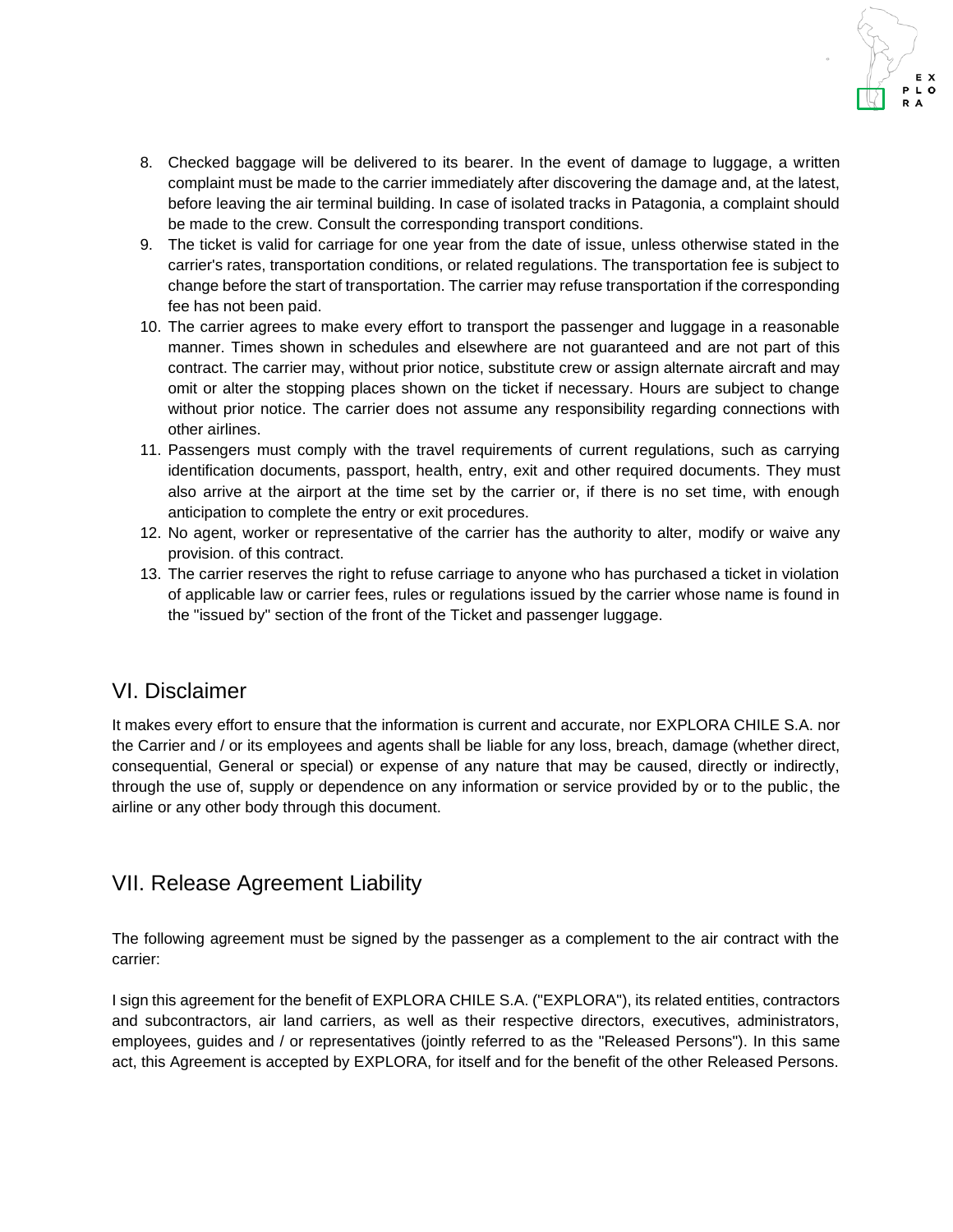In this Agreement the term "activities" includes all explorations, transfers by any means, tours or other activities organized, conducted, executed, offered, promoted and / or authorized directly or indirectly by any of the Released Persons for travelers to any EXPLORA destination.

I unconditionally and irrevocably declare that EXPLORA has informed me in detail about the conditions in which they are developed, and the physical capacities that are required to carry out each of the activities, as well as the precautions that its participants must take.

I am fully aware that the activities can take place in a wild environment, in remote places or without expedited access to transportation, communications or medical attention, and that participation in the activities involves various risks or dangers, including to life, physical integrity or health of its participants.

Such risks include, without limitation, those associated with traveling through wild or mountainous areas for long distances, at extraordinary geographical altitude and / or under physically demanding conditions; sudden and / or extreme change in weather conditions; the encounter with wild or domestic animals; the transfer in animals or in land, water or air transport vehicles; the possibility of being lost or separated from the other participants of the activity or from your guide; and, the possibility of reckless or dangerous behavior by other participants or third parties.

I understand that Released Persons may not be able, or not in a position, to avoid, protect or safeguard those who participate in the activities from the risks and dangers associated with them. I also understand that, in the event of an accident, unforeseen or emergency during the activities, the possibility of evacuation, rescue and / or medical or first aid attention may not be available or be delayed even significantly. I also understand that, although I have been informed that the guides in charge of the activities are certified "Wilderness First Responder", this certification only means that said guides have been trained in the knowledge and skills most likely required to provide basic relief or first aid in typical emergency situations, without in any way guaranteeing its ability to avoid, prevent or impede a specific accident, urgency, risk or danger situation during activities, nor to reverse, correct or mitigate any consequence that such situation you can have for any participant in the activities. I declare that I have informed EXPLORA that I do not suffer, and that none of the minors who accompany me suffers, from any illness, condition, condition or disability that may promote or increase the risks or dangers associated with the activities or that is a reason for not participating in the activities, assuming all the risks, known or not, of participating myself and the minors who accompany me in the activities in our respective current conditions.

I also declare that I have informed EXPLORA that I do not suffer, and none of the minors who accompany me suffers, from any disease, condition, condition or allergy other than those expressly indicated in the following section. I also declare that I know that if I or any of the minors accompanying me have any allergic reaction (declared or not) due to ingestion or contact with any food, medicine, substance, plant, animal or other object, EXPLORE and the other Released Persons may not have the medicines or other elements necessary for their adequate treatment, being I the sole responsible for having all the medicines and other elements necessary for the proper treatment of any such allergic reaction and / or any other disease. , state or condition of which I or any of the minors who accompany me suffer or may be suffering, whether or not this has been communicated to EXPLORA. I acknowledge and accept expressly, unconditionally and irrevocably, consequently, that any statement of allergy, illness, contraindicated medications or any other